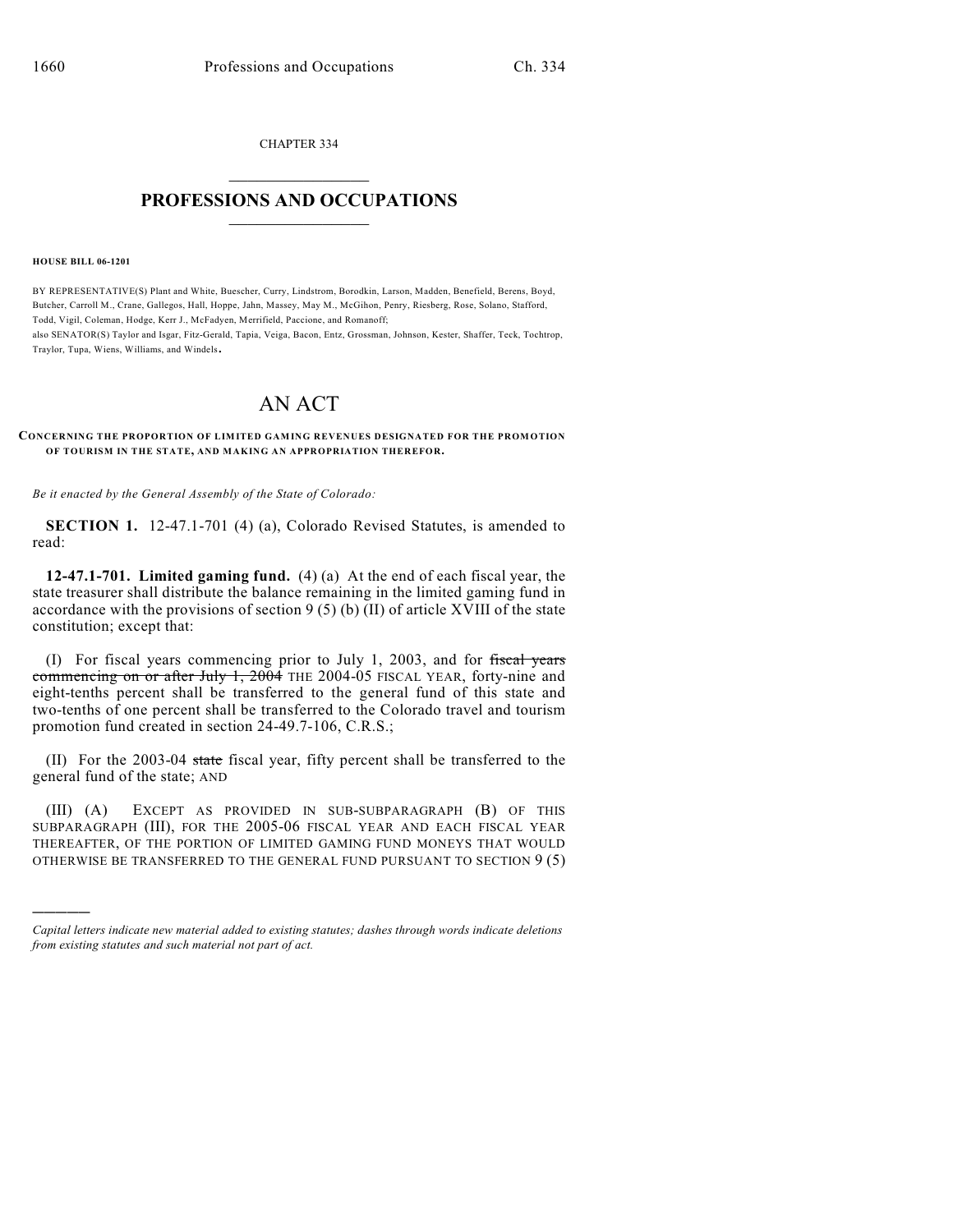(b) (II) OF ARTICLE XVIII OF THE STATE CONSTITUTION, AFTER THE TRANSFER TO THE LOCAL GOVERNMENT LIMITED GAMING IMPACT FUND REQUIRED BY SECTION 12-47.1-1601, NINETEEN MILLION DOLLARS SHALL BE TRANSFERRED TO THE COLORADO TRAVEL AND TOURISM PROMOTION FUND CREATED IN SECTION 24-49.7-106, C.R.S., AND ONE MILLION FIVE HUNDRED THOUSAND DOLLARS SHALL BE TRANSFERRED TO THE STATE COUNCIL ON THE ARTS CASH FUND CREATED IN SECTION 23-9-108, C.R.S. FOR THE 2006-07 FISCAL YEAR AND EACH FISCAL YEAR THEREAFTER, THE AMOUNTS TRANSFERRED PURSUANT TO THIS SUB-SUBPARAGRAPH (A) SHALL BE ADJUSTED BY THE RATE OF INFLATION FOR THE CALENDAR YEAR ENDING IN THE IMMEDIATELY PRECEDING FISCAL YEAR. AS USED IN THIS SUB-SUBPARAGRAPH (A), "INFLATION" MEANS THE PERCENTAGE CHANGE IN THE CONSUMER PRICE INDEX FOR THE DENVER-BOULDER CONSOLIDATED METROPOLITAN STATISTICAL AREA FOR ALL URBAN CONSUMERS, ALL GOODS, AS PUBLISHED BY THE UNITED STATES DEPARTMENT OF LABOR, BUREAU OF LABOR STATISTICS, OR ITS SUCCESSOR INDEX.

(B) IF, BASED ON THE JUNE REVENUE FORECAST PREPARED BY THE LEGISLATIVE COUNCIL, THE STATE TREASURER DETERMINES THAT THE AMOUNT OF GENERAL FUND REVENUES FOR THE FISCAL YEAR WILL BE INSUFFICIENT TO ALLOW THE MAXIMUM AMOUNT OF GENERAL FUND APPROPRIATIONS PERMITTED BY SECTION 24-75-201.1 (1) (a) (II), C.R.S., TO BE MADE FOR THAT FISCAL YEAR, THE STATE TREASURER SHALL TRANSFER TO THE GENERAL FUND FROM THE MONEYS THAT WOULD OTHERWISE BE TRANSFERRED TO THE STATE COUNCIL ON THE ARTS CASH FUND AND THE COLORADO TRAVEL AND TOURISM PROMOTION FUND PURSUANT TO SUB-SUBPARAGRAPH (A) OF THIS SUBPARAGRAPH (III) AT THE END OF THE FISCAL YEAR AN AMOUNT EQUAL TO THE LESSER OF THE FULL AMOUNT THAT WOULD OTHERWISE BE TRANSFERRED TO THE STATE COUNCIL ON THE ARTS CASH FUND AND THE COLORADO TRAVEL AND TOURISM PROMOTION FUND OR THE AMOUNT NECESSARY TO ALLOW THE MAXIMUM AMOUNT OF GENERAL FUND APPROPRIATIONS TO BE MADE FOR THE FISCAL YEAR. ANY REDUCTION IN THE AMOUNTS TRANSFERRED TO THE STATE COUNCIL ON THE ARTS CASH FUND AND THE COLORADO TRAVEL AND TOURISM PROMOTION FUND REQUIRED BY THIS SUB-SUBPARAGRAPH (B) SHALL BE PRO-RATED BASED ON THE AMOUNTS OTHERWISE REQUIRED TO BE TRANSFERRED TO SAID FUNDS PURSUANT TO SUB-SUBPARAGRAPH (A) OF THIS SUBPARAGRAPH (III).

(C) THE MONEYS TRANSFERRED PURSUANT TO THIS SUBPARAGRAPH (III) AT THE END OF A FISCAL YEAR SHALL BE APPROPRIATED FOR USE IN THE NEXT FISCAL YEAR.

**SECTION 2.** 12-47.1-701 (4) (a), Colorado Revised Statutes, is amended to read:

**12-47.1-701. Limited gaming fund.** (4) (a) At the end of each fiscal year, the state treasurer shall distribute the balance remaining in the limited gaming fund in accordance with the provisions of section  $9(5)(b)(II)$  of article XVIII of the state constitution; except that:

(I) For fiscal years commencing prior to July 1, 2003, and for fiscal years commencing on or after July 1, 2004 THE 2004-05 FISCAL YEAR, forty-nine and eight-tenths percent shall be transferred to the general fund of this state and two-tenths of one percent shall be transferred to the Colorado travel and tourism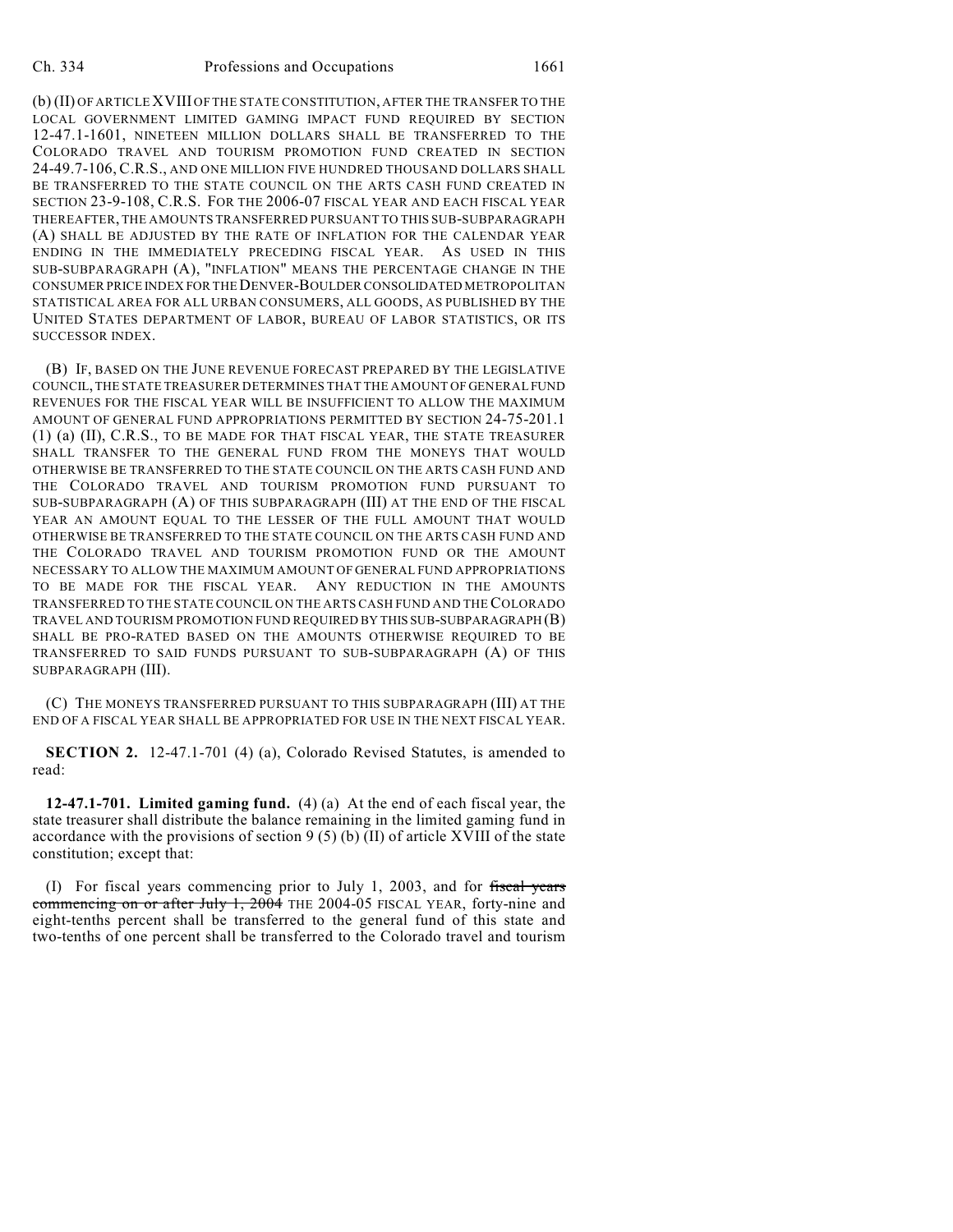promotion fund created in section 24-49.7-106, C.R.S.;

(II) For the 2003-04 state fiscal year, fifty percent shall be transferred to the general fund of the state; AND

(III) (A) EXCEPT AS PROVIDED IN SUB-SUBPARAGRAPH (B) OF THIS SUBPARAGRAPH (III), FOR THE 2005-06 FISCAL YEAR AND EACH FISCAL YEAR THEREAFTER, OF THE PORTION OF LIMITED GAMING FUND MONEYS THAT WOULD OTHERWISE BE TRANSFERRED TO THE GENERAL FUND PURSUANT TO SECTION 9 (5) (b) (II) OF ARTICLE XVIII OF THE STATE CONSTITUTION, AFTER THE TRANSFER TO THE LOCAL GOVERNMENT LIMITED GAMING IMPACT FUND REQUIRED BY SECTION 12-47.1-1601, NINETEEN MILLION DOLLARS SHALL BE TRANSFERRED TO THE COLORADO TRAVEL AND TOURISM PROMOTION FUND CREATED IN SECTION 24-49.7-106, C.R.S., ONE MILLION FIVE HUNDRED THOUSAND DOLLARS SHALL BE TRANSFERRED TO THE STATE COUNCIL ON THE ARTS CASH FUND CREATED IN SECTION 23-9-108,C.R.S., AND FIVE HUNDRED THOUSAND DOLLARS SHALL BE TRANSFERRED TO THE FILM INCENTIVES CASH FUND CREATED IN SECTION 24-46-105.8, C.R.S. FOR THE 2006-07 FISCAL YEAR AND EACH FISCAL YEAR THEREAFTER, THE AMOUNTS TRANSFERRED PURSUANT TO THIS SUB-SUBPARAGRAPH (A) SHALL BE ADJUSTED BY THE RATE OF INFLATION FOR THE CALENDAR YEAR ENDING IN THE IMMEDIATELY PRECEDING FISCAL YEAR. AS USED IN THIS SUB-SUBPARAGRAPH (A), "INFLATION" MEANS THE PERCENTAGE CHANGE IN THE CONSUMER PRICE INDEX FOR THE DENVER-BOULDER CONSOLIDATED METROPOLITAN STATISTICAL AREA FOR ALL URBAN CONSUMERS, ALL GOODS, AS PUBLISHED BY THE UNITED STATES DEPARTMENT OF LABOR, BUREAU OF LABOR STATISTICS, OR ITS SUCCESSOR INDEX.

(B) IF, BASED ON THE JUNE REVENUE FORECAST PREPARED BY THE LEGISLATIVE COUNCIL, THE STATE TREASURER DETERMINES THAT THE AMOUNT OF GENERAL FUND REVENUES FOR THE FISCAL YEAR WILL BE INSUFFICIENT TO ALLOW THE MAXIMUM AMOUNT OF GENERAL FUND APPROPRIATIONS PERMITTED BY SECTION 24-75-201.1 (1) (a) (II), C.R.S., TO BE MADE FOR THAT FISCAL YEAR, THE STATE TREASURER SHALL TRANSFER TO THE GENERAL FUND FROM THE MONEYS THAT WOULD OTHERWISE BE TRANSFERRED TO THE STATE COUNCIL ON THE ARTS CASH FUND, THE FILM INCENTIVES CASH FUND, AND THE COLORADO TRAVEL AND TOURISM PROMOTION FUND PURSUANT TO SUB-SUBPARAGRAPH (A) OF THIS SUBPARAGRAPH (III) AT THE END OF THE FISCAL YEAR AN AMOUNT EQUAL TO THE LESSER OF THE FULL AMOUNT THAT WOULD OTHERWISE BE TRANSFERRED TO THE STATE COUNCIL ON THE ARTS CASH FUND, THE FILM INCENTIVES CASH FUND, AND THE COLORADO TRAVEL AND TOURISM PROMOTION FUND OR THE AMOUNT NECESSARY TO ALLOW THE MAXIMUM AMOUNT OF GENERAL FUND APPROPRIATIONS TO BE MADE FOR THE FISCAL YEAR. ANY REDUCTION IN THE AMOUNTS TRANSFERRED TO THE STATE COUNCIL ON THE ARTS CASH FUND, THE FILM INCENTIVES CASH FUND, AND THE COLORADO TRAVEL AND TOURISM PROMOTION FUND REQUIRED BY THIS SUB-SUBPARAGRAPH (B) SHALL BE PRO-RATED BASED ON THE AMOUNTS OTHERWISE REQUIRED TO BE TRANSFERRED TO SAID FUNDS PURSUANT TO SUB-SUBPARAGRAPH (A) OF THIS SUBPARAGRAPH (III).

(C) THE MONEYS TRANSFERRED PURSUANT TO THIS SUBPARAGRAPH (III) AT THE END OF A FISCAL YEAR SHALL BE APPROPRIATED FOR USE IN THE NEXT FISCAL YEAR.

**SECTION 3.** 12-47.1-701 (4) (a), Colorado Revised Statutes, is amended to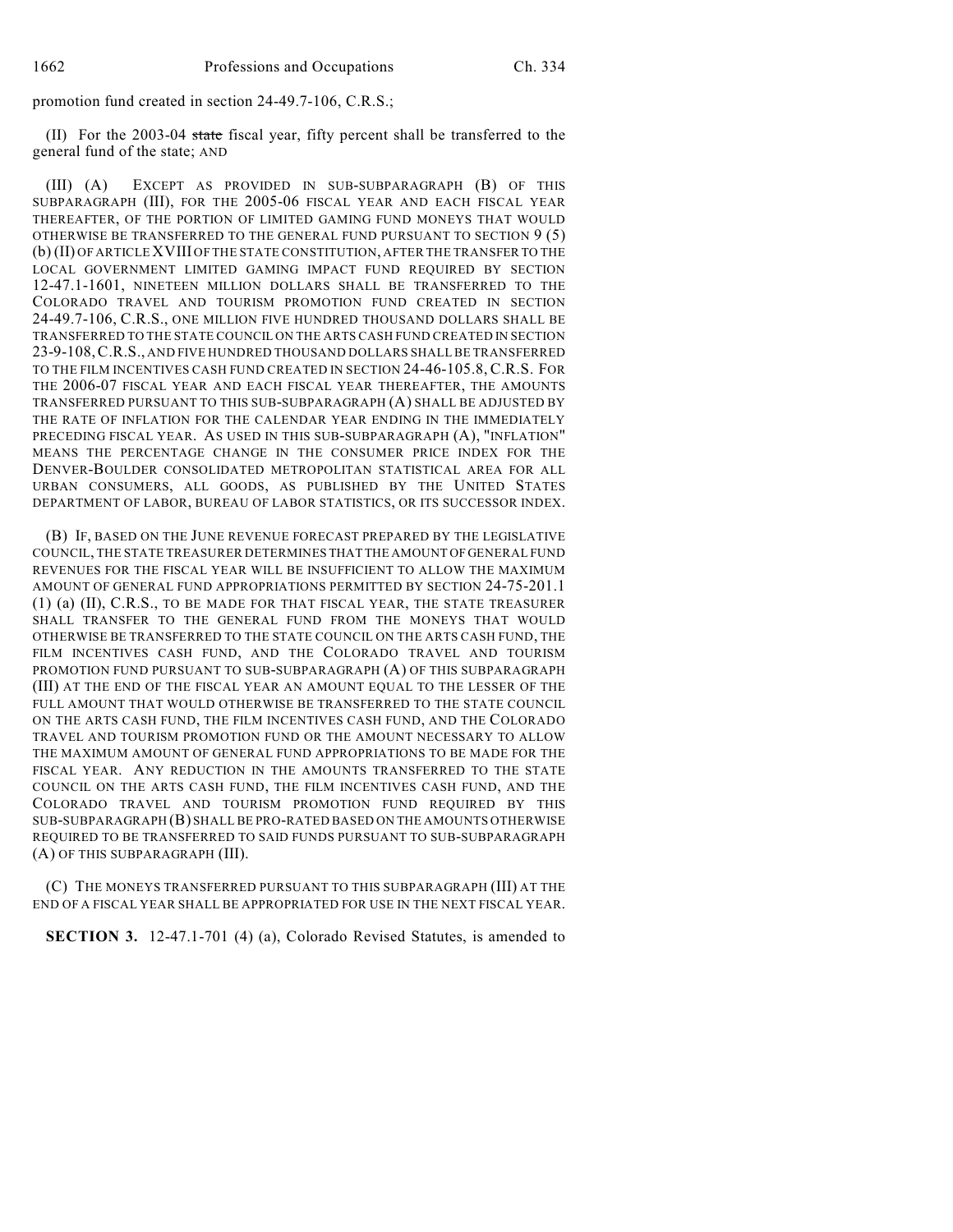read:

**12-47.1-701. Limited gaming fund.** (4) (a) At the end of each fiscal year, the state treasurer shall distribute the balance remaining in the limited gaming fund in accordance with the provisions of section  $9(5)$  (b) (II) of article XVIII of the state constitution; except that:

(I) For fiscal years commencing prior to July 1, 2003, and for fiscal years commencing on or after July 1, 2004 THE 2004-05 FISCAL YEAR, forty-nine and eight-tenths percent shall be transferred to the general fund of this state and two-tenths of one percent shall be transferred to the Colorado travel and tourism promotion fund created in section 24-49.7-106, C.R.S.;

(II) For the 2003-04 state fiscal year, fifty percent shall be transferred to the general fund of the state; AND

(III) (A) EXCEPT AS PROVIDED IN SUB-SUBPARAGRAPH (B) OF THIS SUBPARAGRAPH (III), FOR THE 2005-06 FISCAL YEAR AND EACH FISCAL YEAR THEREAFTER, OF THE PORTION OF LIMITED GAMING FUND MONEYS THAT WOULD OTHERWISE BE TRANSFERRED TO THE GENERAL FUND PURSUANT TO SECTION 9 (5) (b) (II) OF ARTICLE XVIII OF THE STATE CONSTITUTION, AFTER THE TRANSFER TO THE LOCAL GOVERNMENT LIMITED GAMING IMPACT FUND REQUIRED BY SECTION 12-47.1-1601, NINETEEN MILLION DOLLARS SHALL BE TRANSFERRED TO THE COLORADO TRAVEL AND TOURISM PROMOTION FUND CREATED IN SECTION 24-49.7-106, C.R.S., ONE MILLION FIVE HUNDRED THOUSAND DOLLARS SHALL BE TRANSFERRED TO THE STATE COUNCIL ON THE ARTS CASH FUND CREATED IN SECTION 23-9-108, C.R.S., AND THREE MILLION DOLLARS SHALL BE TRANSFERRED TO THE NEW JOBS INCENTIVES CASH FUND CREATED IN SECTION 24-46-105.7, C.R.S. FOR THE 2006-07 FISCAL YEAR AND EACH FISCAL YEAR THEREAFTER, THE AMOUNTS TRANSFERRED PURSUANT TO THIS SUB-SUBPARAGRAPH (A) SHALL BE ADJUSTED BY THE RATE OF INFLATION FOR THE CALENDAR YEAR ENDING IN THE IMMEDIATELY PRECEDING FISCAL YEAR. AS USED IN THIS SUB-SUBPARAGRAPH (A), "INFLATION" MEANS THE PERCENTAGE CHANGE IN THE CONSUMER PRICE INDEX FOR THE DENVER-BOULDER CONSOLIDATED METROPOLITAN STATISTICAL AREA FOR ALL URBAN CONSUMERS, ALL GOODS, AS PUBLISHED BY THE UNITED STATES DEPARTMENT OF LABOR, BUREAU OF LABOR STATISTICS, OR ITS SUCCESSOR INDEX.

(B) IF, BASED ON THE JUNE REVENUE FORECAST PREPARED BY THE LEGISLATIVE COUNCIL, THE STATE TREASURER DETERMINES THAT THE AMOUNT OF GENERAL FUND REVENUES FOR THE FISCAL YEAR WILL BE INSUFFICIENT TO ALLOW THE MAXIMUM AMOUNT OF GENERAL FUND APPROPRIATIONS PERMITTED BY SECTION 24-75-201.1 (1) (a) (II), C.R.S., TO BE MADE FOR THAT FISCAL YEAR, THE STATE TREASURER SHALL TRANSFER TO THE GENERAL FUND FROM THE MONEYS THAT WOULD OTHERWISE BE TRANSFERRED TO THE STATE COUNCIL ON THE ARTS CASH FUND, THE NEW JOBS INCENTIVES CASH FUND, AND THE COLORADO TRAVEL AND TOURISM PROMOTION FUND PURSUANT TO SUB-SUBPARAGRAPH (A) OF THIS SUBPARAGRAPH (III) AT THE END OF THE FISCAL YEAR AN AMOUNT EQUAL TO THE LESSER OF THE FULL AMOUNT THAT WOULD OTHERWISE BE TRANSFERRED TO THE STATE COUNCIL ON THE ARTS CASH FUND, THE NEW JOBS INCENTIVES CASH FUND, AND THE COLORADO TRAVEL AND TOURISM PROMOTION FUND OR THE AMOUNT NECESSARY TO ALLOW THE MAXIMUM AMOUNT OF GENERAL FUND APPROPRIATIONS TO BE MADE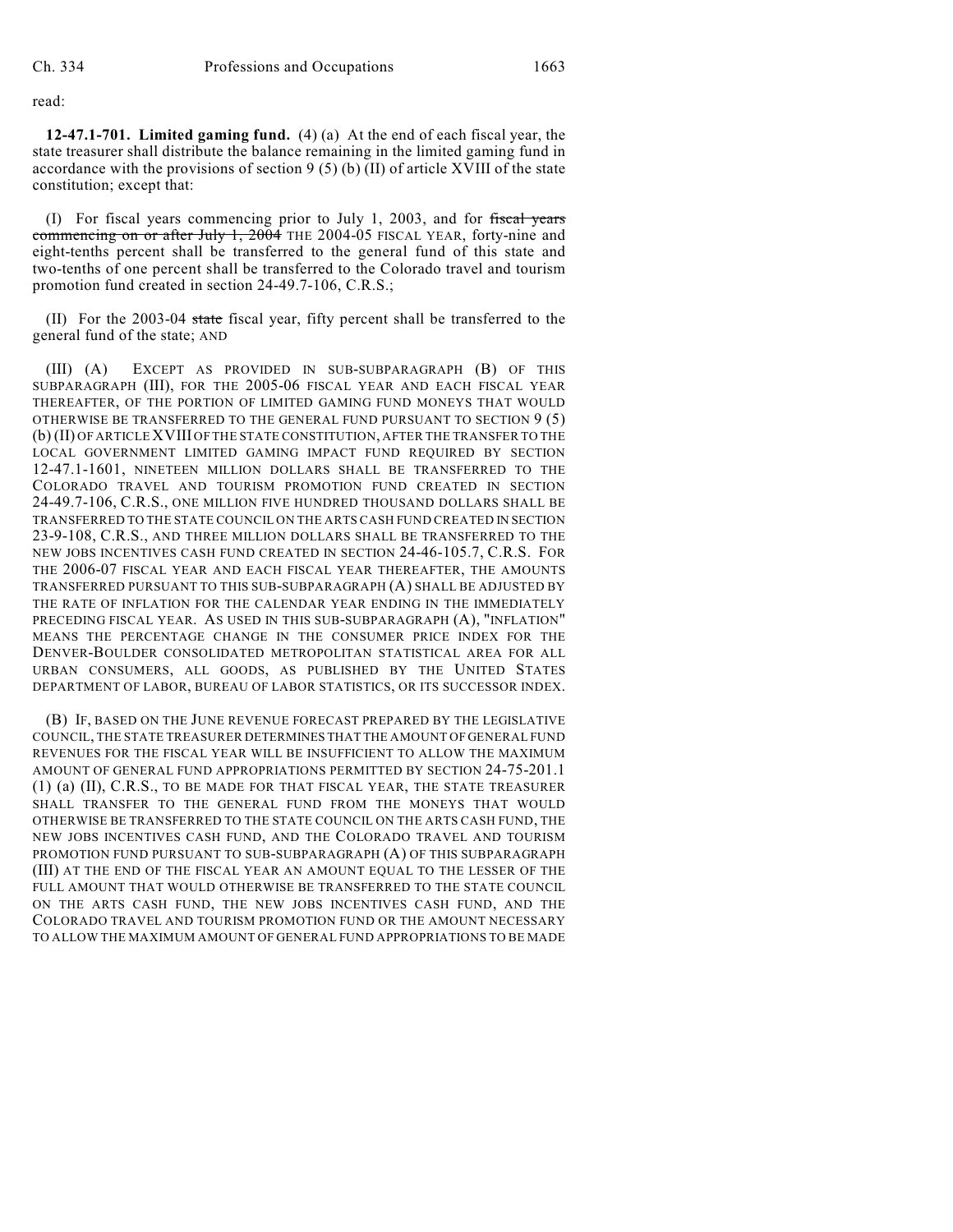1664 Professions and Occupations Ch. 334

FOR THE FISCAL YEAR. ANY REDUCTION IN THE AMOUNTS TRANSFERRED TO THE STATE COUNCIL ON THE ARTS CASH FUND, THE NEW JOBS INCENTIVES CASH FUND, AND THE COLORADO TRAVEL AND TOURISM PROMOTION FUND REQUIRED BY THIS SUB-SUBPARAGRAPH (B) SHALL BE PRO-RATED BASED ON THE AMOUNTS OTHERWISE REQUIRED TO BE TRANSFERRED TO SAID FUNDS PURSUANT TO SUB-SUBPARAGRAPH (A) OF THIS SUBPARAGRAPH (III).

(C) THE MONEYS TRANSFERRED PURSUANT TO THIS SUBPARAGRAPH (III) AT THE END OF A FISCAL YEAR SHALL BE APPROPRIATED FOR USE IN THE NEXT FISCAL YEAR.

**SECTION 4.** 12-47.1-701 (4) (a), Colorado Revised Statutes, is amended to read:

**12-47.1-701. Limited gaming fund.** (4) (a) At the end of each fiscal year, the state treasurer shall distribute the balance remaining in the limited gaming fund in accordance with the provisions of section  $9(5)(b)(II)$  of article XVIII of the state constitution; except that:

(I) For fiscal years commencing prior to July 1, 2003, and for fiscal years commencing on or after July 1, 2004 THE 2004-05 FISCAL YEAR, forty-nine and eight-tenths percent shall be transferred to the general fund of this state and two-tenths of one percent shall be transferred to the Colorado travel and tourism promotion fund created in section 24-49.7-106, C.R.S.;

(II) For the 2003-04 state fiscal year, fifty percent shall be transferred to the general fund of the state; AND

(III) (A) EXCEPT AS PROVIDED IN SUB-SUBPARAGRAPH (B) OF THIS SUBPARAGRAPH (III), FOR THE 2005-06 FISCAL YEAR AND EACH FISCAL YEAR THEREAFTER, OF THE PORTION OF LIMITED GAMING FUND MONEYS THAT WOULD OTHERWISE BE TRANSFERRED TO THE GENERAL FUND PURSUANT TO SECTION 9 (5) (b) (II) OF ARTICLE XVIII OF THE STATE CONSTITUTION, AFTER THE TRANSFER TO THE LOCAL GOVERNMENT LIMITED GAMING IMPACT FUND REQUIRED BY SECTION 12-47.1-1601, NINETEEN MILLION DOLLARS SHALL BE TRANSFERRED TO THE COLORADO TRAVEL AND TOURISM PROMOTION FUND CREATED IN SECTION 24-49.7-106, C.R.S., ONE MILLION FIVE HUNDRED THOUSAND DOLLARS SHALL BE TRANSFERRED TO THE STATE COUNCIL ON THE ARTS CASH FUND CREATED IN SECTION 23-9-108, C.R.S., FIVE HUNDRED THOUSAND DOLLARS SHALL BE TRANSFERRED TO THE FILM INCENTIVES CASH FUND CREATED IN SECTION 24-46-105.8, C.R.S., AND THREE MILLION DOLLARS SHALL BE TRANSFERRED TO THE NEW JOBS INCENTIVES CASH FUND CREATED IN SECTION 24-46-105.7, C.R.S. FOR THE 2006-07 FISCAL YEAR AND EACH FISCAL YEAR THEREAFTER, THE AMOUNTS TRANSFERRED PURSUANT TO THIS SUB-SUBPARAGRAPH (A) SHALL BE ADJUSTED BY THE RATE OF INFLATION FOR THE CALENDAR YEAR ENDING IN THE IMMEDIATELY PRECEDING FISCAL YEAR. AS USED IN THIS SUB-SUBPARAGRAPH (A), "INFLATION" MEANS THE PERCENTAGE CHANGE IN THE CONSUMER PRICE INDEX FOR THE DENVER-BOULDER CONSOLIDATED METROPOLITAN STATISTICAL AREA FOR ALL URBAN CONSUMERS, ALL GOODS, AS PUBLISHED BY THE UNITED STATES DEPARTMENT OF LABOR, BUREAU OF LABOR STATISTICS, OR ITS SUCCESSOR INDEX.

(B) IF, BASED ON THE JUNE REVENUE FORECAST PREPARED BY THE LEGISLATIVE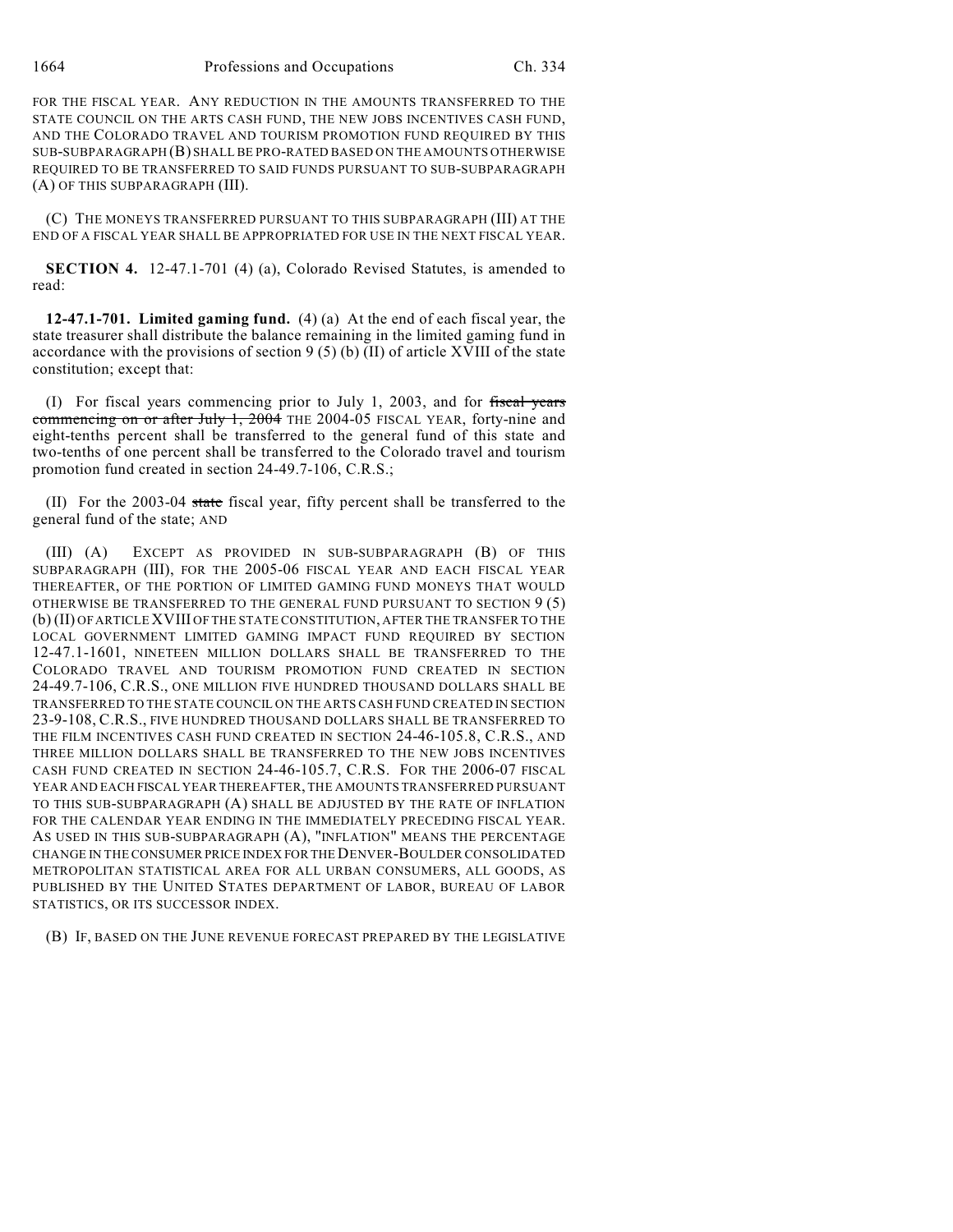COUNCIL, THE STATE TREASURER DETERMINES THAT THE AMOUNT OF GENERAL FUND REVENUES FOR THE FISCAL YEAR WILL BE INSUFFICIENT TO ALLOW THE MAXIMUM AMOUNT OF GENERAL FUND APPROPRIATIONS PERMITTED BY SECTION 24-75-201.1 (1) (a) (II), C.R.S., TO BE MADE FOR THAT FISCAL YEAR, THE STATE TREASURER SHALL TRANSFER TO THE GENERAL FUND FROM THE MONEYS THAT WOULD OTHERWISE BE TRANSFERRED TO THE STATE COUNCIL ON THE ARTS CASH FUND, THE FILM INCENTIVES CASH FUND, THE NEW JOBS INCENTIVES CASH FUND, AND THE COLORADO TRAVEL AND TOURISM PROMOTION FUND PURSUANT TO SUB-SUBPARAGRAPH (A) OF THIS SUBPARAGRAPH (III) AT THE END OF THE FISCAL YEAR AN AMOUNT EQUAL TO THE LESSER OF THE FULL AMOUNT THAT WOULD OTHERWISE BE TRANSFERRED TO THE STATE COUNCIL ON THE ARTS CASH FUND, THE FILM INCENTIVES CASH FUND, THE NEW JOBS INCENTIVES CASH FUND, AND THE COLORADO TRAVEL AND TOURISM PROMOTION FUND OR THE AMOUNT NECESSARY TO ALLOW THE MAXIMUM AMOUNT OF GENERAL FUND APPROPRIATIONS TO BE MADE FOR THE FISCAL YEAR. ANY REDUCTION IN THE AMOUNTS TRANSFERRED TO THE STATE COUNCIL ON THE ARTS CASH FUND, THE FILM INCENTIVES CASH FUND, THE NEW JOBS INCENTIVES CASH FUND, AND THE COLORADO TRAVEL AND TOURISM PROMOTION FUND REQUIRED BY THIS SUB-SUBPARAGRAPH (B) SHALL BE PRO-RATED BASED ON THE AMOUNTS OTHERWISE REQUIRED TO BE TRANSFERRED TO SAID FUNDS PURSUANT TO SUB-SUBPARAGRAPH (A) OF THIS SUBPARAGRAPH (III).

(C) THE MONEYS TRANSFERRED PURSUANT TO THIS SUBPARAGRAPH (III) AT THE END OF A FISCAL YEAR SHALL BE APPROPRIATED FOR USE IN THE NEXT FISCAL YEAR.

**SECTION 5.** 12-47.1-1601 (2) and (3), Colorado Revised Statutes, are amended to read:

**12-47.1-1601. Local government limited gaming impact fund.** (2) Out of the fifty percent share to be transferred to the general fund pursuant to section  $9(5)(b)$ (II) of article XVIII of the state constitution, a percentage thereof, which shall be determined by the commission in consultation with the local government limited gaming impact advisory committee created in section 12-47.1-1602, AN AGGREGATE TOTAL OF THIRTEEN PERCENT shall be transferred annually to the fund.

(3) Except as otherwise provided in this subsection  $(3)$ , in no event shall less than an aggregate total of eleven percent of the fifty percent share of the limited gaming fund to be transferred to the general fund pursuant to section  $9(5)(b)(H)$  of article XVIII of the state constitution be transferred annually to the fund. Commencing July 1, 2002, in no event shall less than an aggregate total of thirteen percent of the fifty percent share of the limited gaming fund to be transferred annually to the general fund pursuant to section 9 (5) (b) (II) of article XVIII of the state constitution be transferred to the fund. The local government limited gaming impact advisory committee shall request that the commission and the general assembly approve funding for all documented gaming impacts upon local governments eligible for funding pursuant to subsection (4) of this section from the general fund share of gaming revenues if the committee determines that the documented gaming impacts upon eligible local governments exceed:

(a) The amount of state gaming funds provided by the state constitution to affected counties;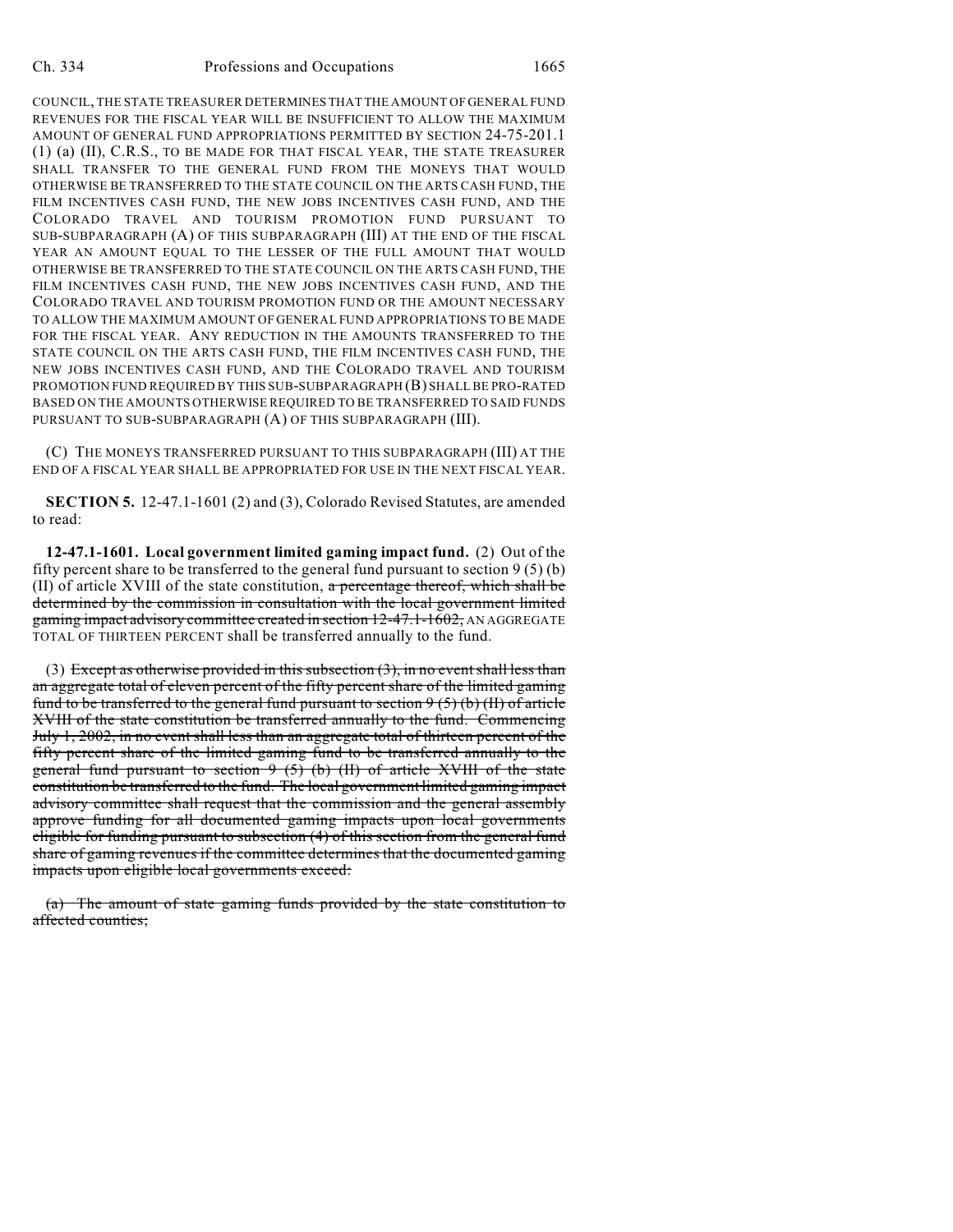(b) The amount of locally derived revenues from gaming; and

(c) The amount of revenue distributed pursuant to this section.

**SECTION 6. Repeal.** 12-47.1-1602 (3) (e), Colorado Revised Statutes, is repealed as follows:

**12-47.1-1602. Local government limited gaming impact advisory committee - creation - duties.** (3) The committee shall have the following duties:

(e) To make requests as required by section  $12-47.1-1601(3)$  that the Colorado limited gaming control commission and the general assembly approve funding for all documented gaming impacts upon local governments eligible for funding pursuant to section  $12-47.1-1601(3)$ .

**SECTION 7.** Article 9 of title 23, Colorado Revised Statutes, is amended BY THE ADDITION OF A NEW SECTION to read:

**23-9-108. State council on the arts cash fund - creation.** (1) THERE IS HEREBY CREATED IN THE STATE TREASURY THE STATE COUNCIL ON THE ARTS CASH FUND, REFERRED TO IN THIS SECTION AS THE "FUND". THE FUND SHALL CONSIST OF:

(a) MONEYS TRANSFERRED TO THE FUND IN ACCORDANCE WITH SECTION 12-47.1-701 (4) (a), C.R.S.; AND

(b) ANY MONEYS APPROPRIATED TO THE FUND BY THE GENERAL ASSEMBLY.

(2) THE MONEYS IN THE FUND SHALL BE ANNUALLY APPROPRIATED BY THE GENERAL ASSEMBLY FOR THE PURPOSES OF THIS ARTICLE, INCLUDING ADMINISTRATION OF THIS ARTICLE BY THE COUNCIL. ALL MONEYS NOT EXPENDED OR ENCUMBERED, AND ALL INTEREST EARNED ON THE INVESTMENT OR DEPOSIT OF MONEYS IN THE FUND, SHALL REMAIN IN THE FUND AND SHALL NOT REVERT TO THE GENERAL FUND AT THE END OF ANY FISCAL YEAR.

**SECTION 8.** 24-46-105.8, Colorado Revised Statutes, as enacted by House Bill 06-1362, enacted at the Second Regular Session of the Sixty-fifth General Assembly, is amended BY THE ADDITION OF A NEW SUBSECTION to read:

**24-46-105.8. Performance-based incentive for film production in Colorado - film incentives cash fund - definitions.** (6) (a) THERE IS HEREBY CREATED IN THE STATE TREASURY THE FILM INCENTIVES CASH FUND, REFERRED TO IN THIS SECTION AS THE "FUND". THE FUND SHALL CONSIST OF:

(I) MONEYS TRANSFERRED TO THE FUND IN ACCORDANCE WITH SECTION 12-47.1-701 (4) (a), C.R.S.; AND

(II) ANY MONEYS APPROPRIATED TO THE FUND BY THE GENERAL ASSEMBLY.

(b) THE MONEYS IN THE FUND SHALL BE ANNUALLY APPROPRIATED BY THE GENERAL ASSEMBLY FOR THE PURPOSES OF THIS SECTION. ALL MONEYS NOT EXPENDED OR ENCUMBERED, AND ALL INTEREST EARNED ON THE INVESTMENT OR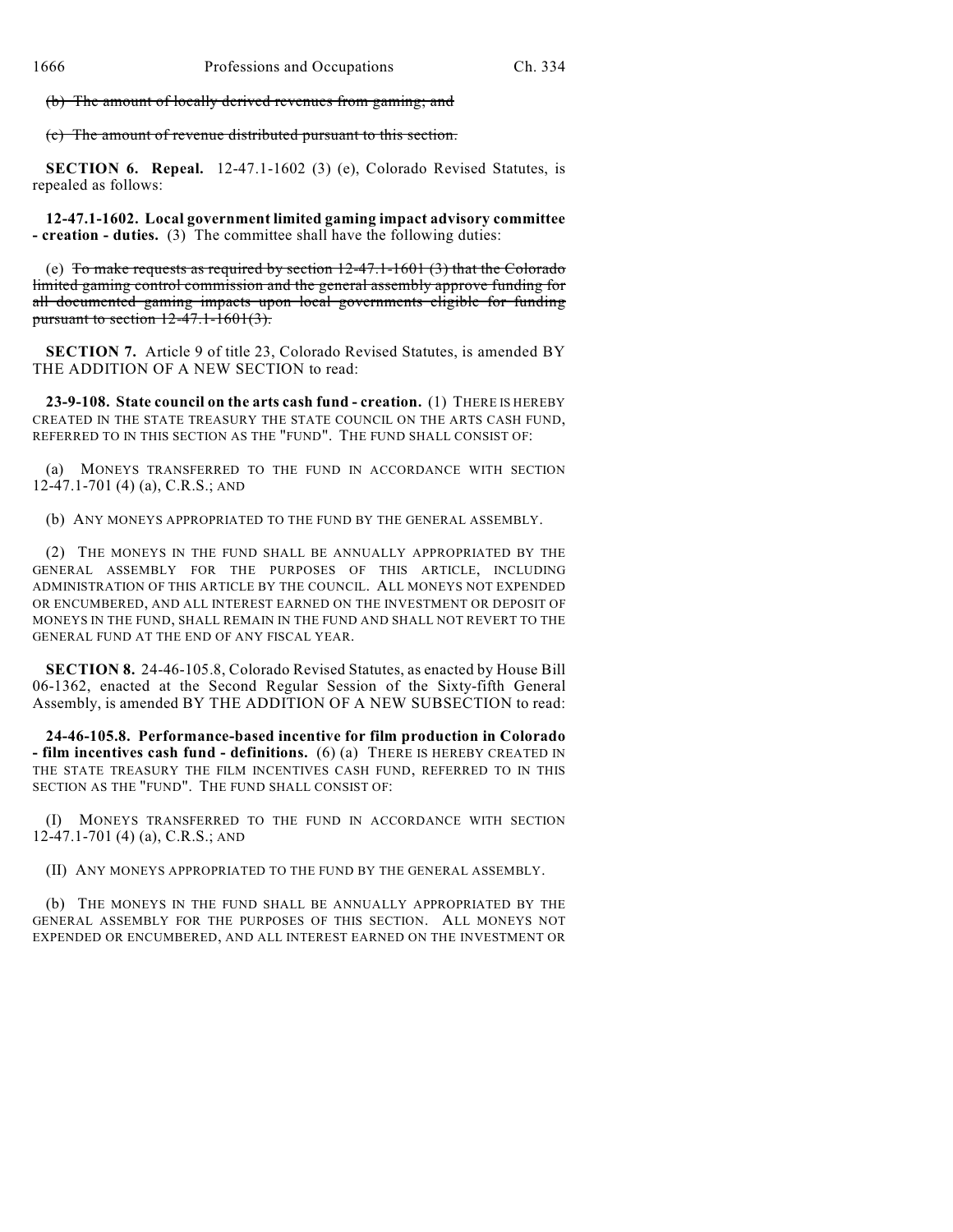DEPOSIT OF MONEYS IN THE FUND, SHALL REMAIN IN THE FUND AND SHALL NOT REVERT TO THE GENERAL FUND AT THE END OF ANY FISCAL YEAR.

**SECTION 9.** 24-46-105.7, Colorado Revised Statutes, as enacted by House Bill 06-1017, enacted at the Second Regular Session of the Sixty-fifth General Assembly, is amended BY THE ADDITION OF A NEW SUBSECTION to read:

**24-46-105.7. Performance-based incentive for new job creation - new jobs incentives cash fund - definitions.** (9) (a) THERE IS HEREBY CREATED IN THE STATE TREASURY THE NEW JOBS INCENTIVES CASH FUND, REFERRED TO IN THIS SECTION AS THE "FUND". THE FUND SHALL CONSIST OF:

(I) MONEYS TRANSFERRED TO THE FUND IN ACCORDANCE WITH SECTION 12-47.1-701 (4) (a), C.R.S.; AND

(II) ANY MONEYS APPROPRIATED TO THE FUND BY THE GENERAL ASSEMBLY.

(b) THE MONEYS IN THE FUND SHALL BE ANNUALLY APPROPRIATED BY THE GENERAL ASSEMBLY FOR THE PURPOSES OF THIS SECTION. ALL MONEYS NOT EXPENDED OR ENCUMBERED, AND ALL INTEREST EARNED ON THE INVESTMENT OR DEPOSIT OF MONEYS IN THE FUND, SHALL REMAIN IN THE FUND AND SHALL NOT REVERT TO THE GENERAL FUND AT THE END OF ANY FISCAL YEAR.

**SECTION 10. Appropriation.** In addition to any other appropriation, there is hereby appropriated, out of any moneys in the Colorado travel and tourism promotion fund, created in section 24-49.7-106 (1), Colorado Revised Statutes, not otherwise appropriated, to the office of the governor, for allocation to Colorado promotion - other program costs in the economic development programs division, for the fiscal year beginning July 1, 2006, the sum of eighteen million eight hundred fifty-four thousand five hundred eighty-seven dollars (\$18,854,587) and 3.0 FTE, or so much thereof as may be necessary, for the implementation of this act.

**SECTION 11. Appropriation.** In addition to any other appropriation, there is hereby appropriated, out of any moneys in the Colorado travel and tourism promotion fund, created in section 24-49.7-106 (1), Colorado Revised Statutes, not otherwise appropriated, to the office of the governor, for allocation to Colorado promotion - other program costs in the economic development programs division, for the fiscal year beginning July 1, 2006, the sum of eighteen million eight hundred fifty-four thousand five hundred eighty-seven dollars (\$18,854,587), or so much thereof as may be necessary, for the implementation of this act.

**SECTION 12. Appropriation.** In addition to any other appropriation, there is hereby appropriated, out of any moneys in the state council on the arts cash fund, created in section 23-9-108, Colorado Revised Statutes, not otherwise appropriated, to the state council on the arts, created in section 23-9-103, Colorado Revised Statutes, in the department of higher education, for the fiscal year beginning July 1, 2006, the sum of one million five hundred thousand dollars (\$1,500,000) and 2.0 FTE, or so much thereof as may be necessary, for the implementation of this act.

**SECTION 13. Appropriation.** In addition to any other appropriation, there is hereby appropriated, out of any moneys in the film incentives cash fund created in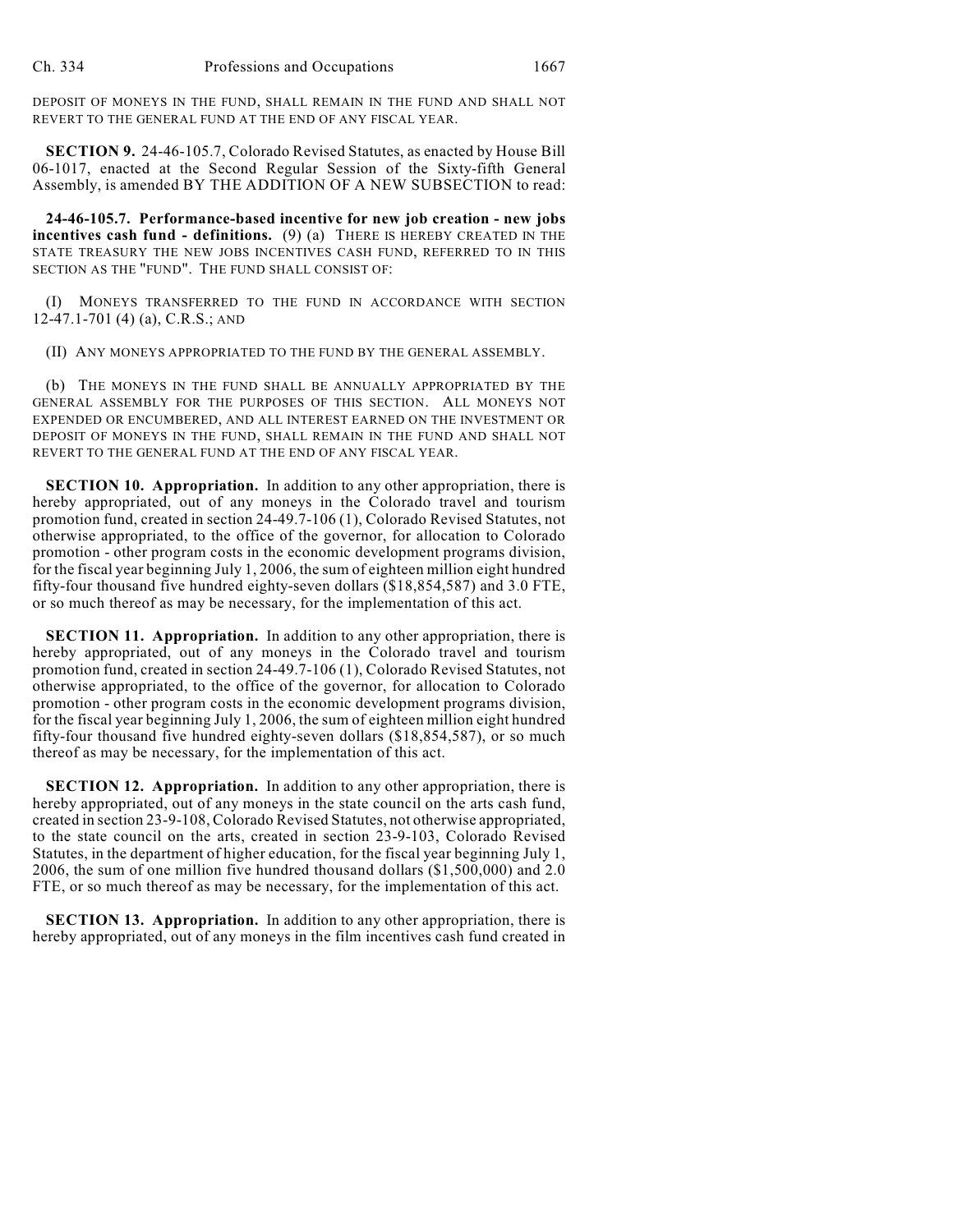section 24-46-105.8, Colorado Revised Statutes, not otherwise appropriated, to the Colorado economic development commission in the office of economic development, office of the governor, for the fiscal year beginning July 1, 2006, the sum of five hundred thousand dollars (\$500,000), or so much thereof as may be necessary, for the implementation of this act.

**SECTION 14. Appropriation.** In addition to any other appropriation, there is hereby appropriated, out of any moneys in the new jobs incentives cash fund created in section 24-46-105.7, Colorado Revised Statutes, not otherwise appropriated, to the Colorado economic development commission in the office of economic development, office of the governor, for the fiscal year beginning July 1, 2006, the sum of three million dollars (\$3,000,000), or so much thereof as may be necessary, for the implementation of this act.

**SECTION 15. Effective date.** (1) Except as otherwise provided in subsections (2), (3), (4), (5), (6), (7), (8), and (9) of this section, this act shall take effect upon passage.

(2) Section 1 of this act shall only take effect if House Bill 06-1017 and House Bill 06-1362 are not enacted at the second regular session of the sixty-fifth general assembly and do not become law.

(3) Section 2 of this act shall only take effect if:

(a) House Bill 06-1362 is enacted at the second regular session of the sixty-fifth general assembly and becomes law; and

(b) House Bill 06-1017 is not enacted at the second regular session of the sixty-fifth general assembly and does not become law.

(4) Section 3 of this act shall only take effect if:

(a) House Bill 06-1017 is enacted at the second regular session of the sixty-fifth general assembly and becomes law; and

(b) House Bill 06-1362 is not enacted at the second regular session of the sixty-fifth general assembly and does not become law.

(5) Section 4 of this act shall only take effect if:

(a) House Bill 06-1362 is enacted at the second regular session of the sixty-fifth general assembly and becomes law; and

(b) House Bill 06-1017 is enacted at the second regular session of the sixty-fifth general assembly and becomes law.

(6) Sections 8 and 13 of this act shall only take effect if House Bill 06-1362 is enacted at the second regular session of the sixty-fifth general assembly and becomes law.

(7) Sections 9 and 14 of this act shall only take effect if House Bill 06-1017 is